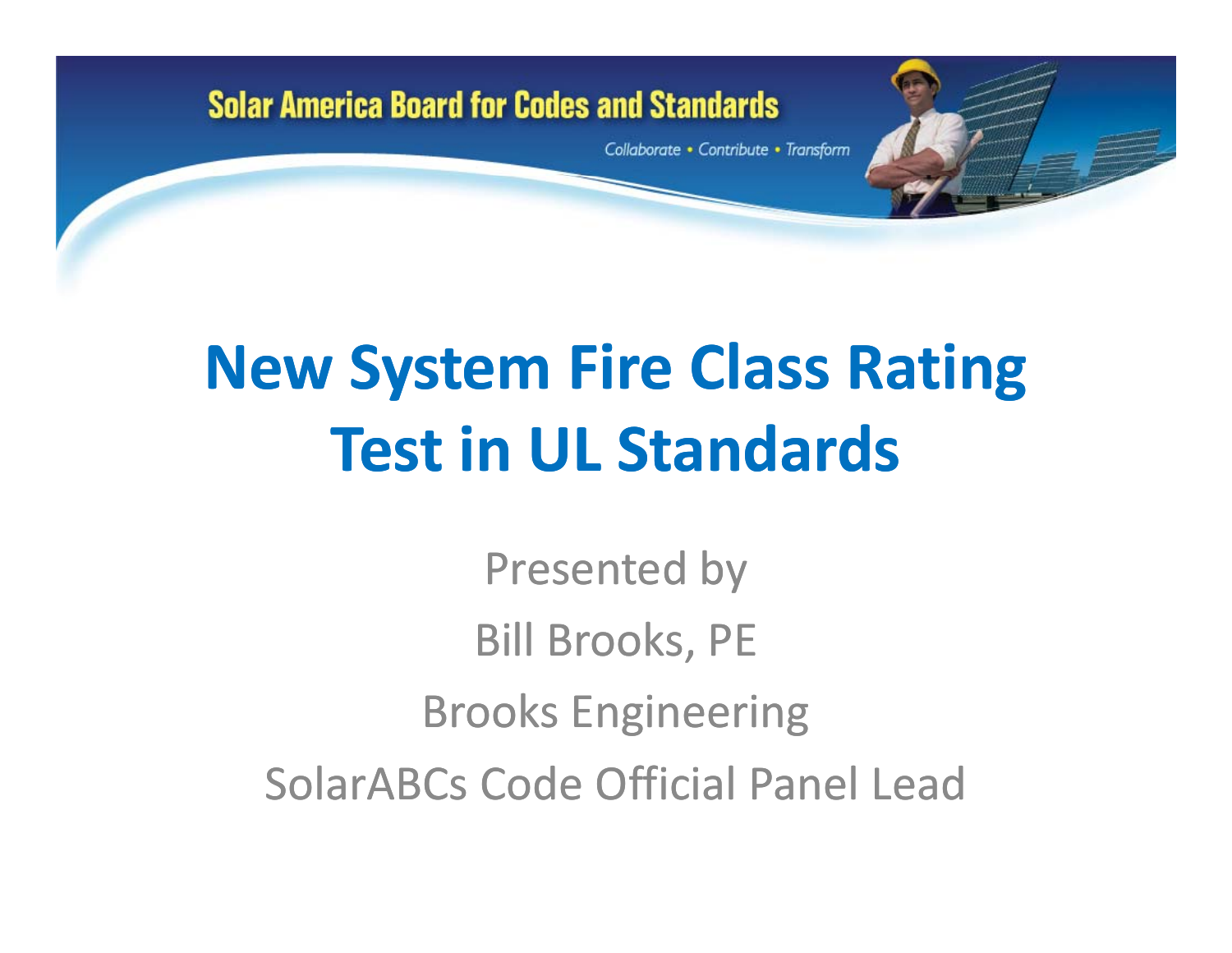Collaborate • Contribute • Transform

## **Solar ABCs Research Project**

Investigate whether and how the presence of standoff‐mounted PV arrays may affect the fire class rating of common roof covering materials.



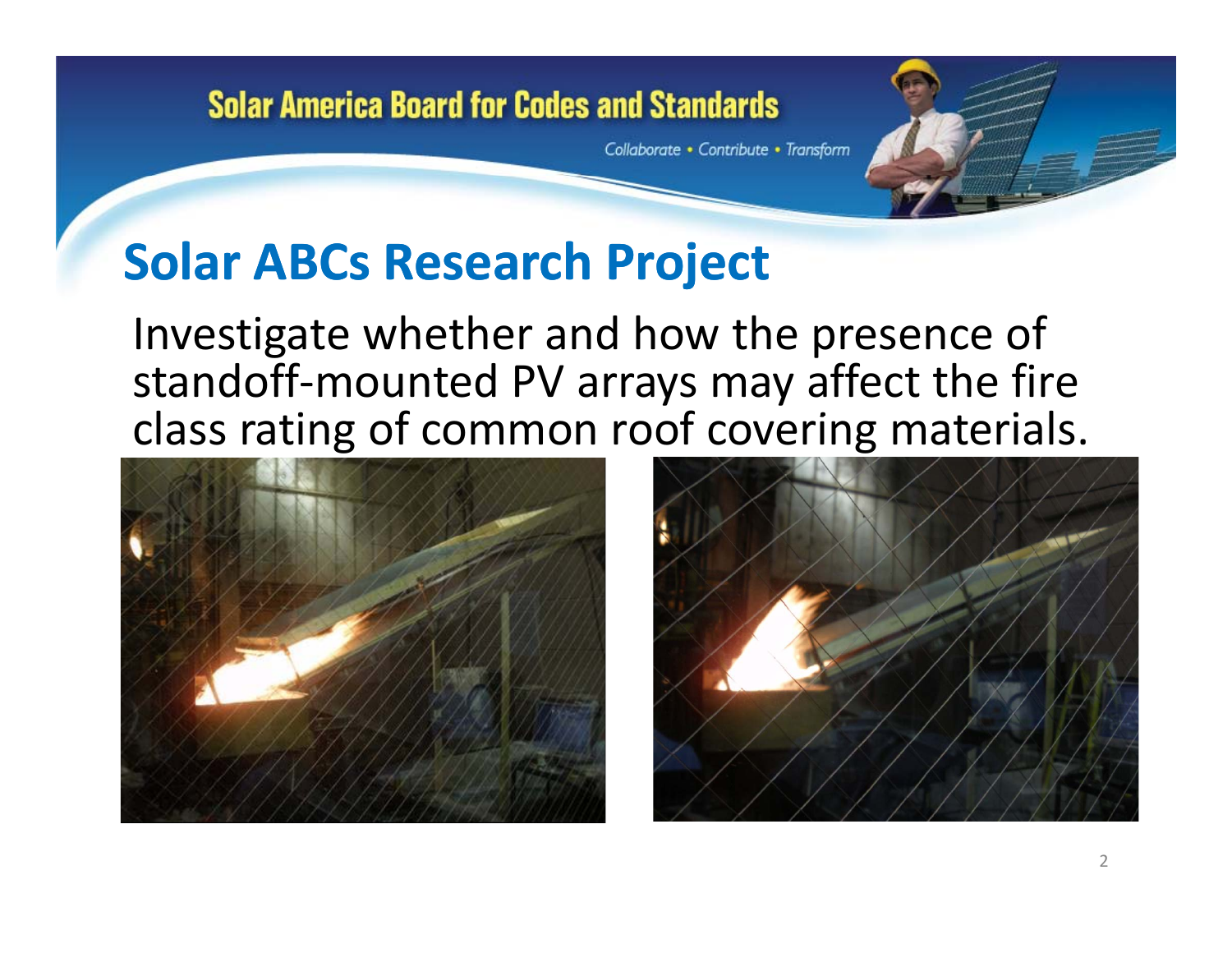# **Solar America Board for Codes and Standards** Collaborate • Contribute • Transform **Finding**

## The fire classification rating of the PV module is NOT <sup>a</sup> good predictor of the fire class rating of the PV module and roof as <sup>a</sup> system.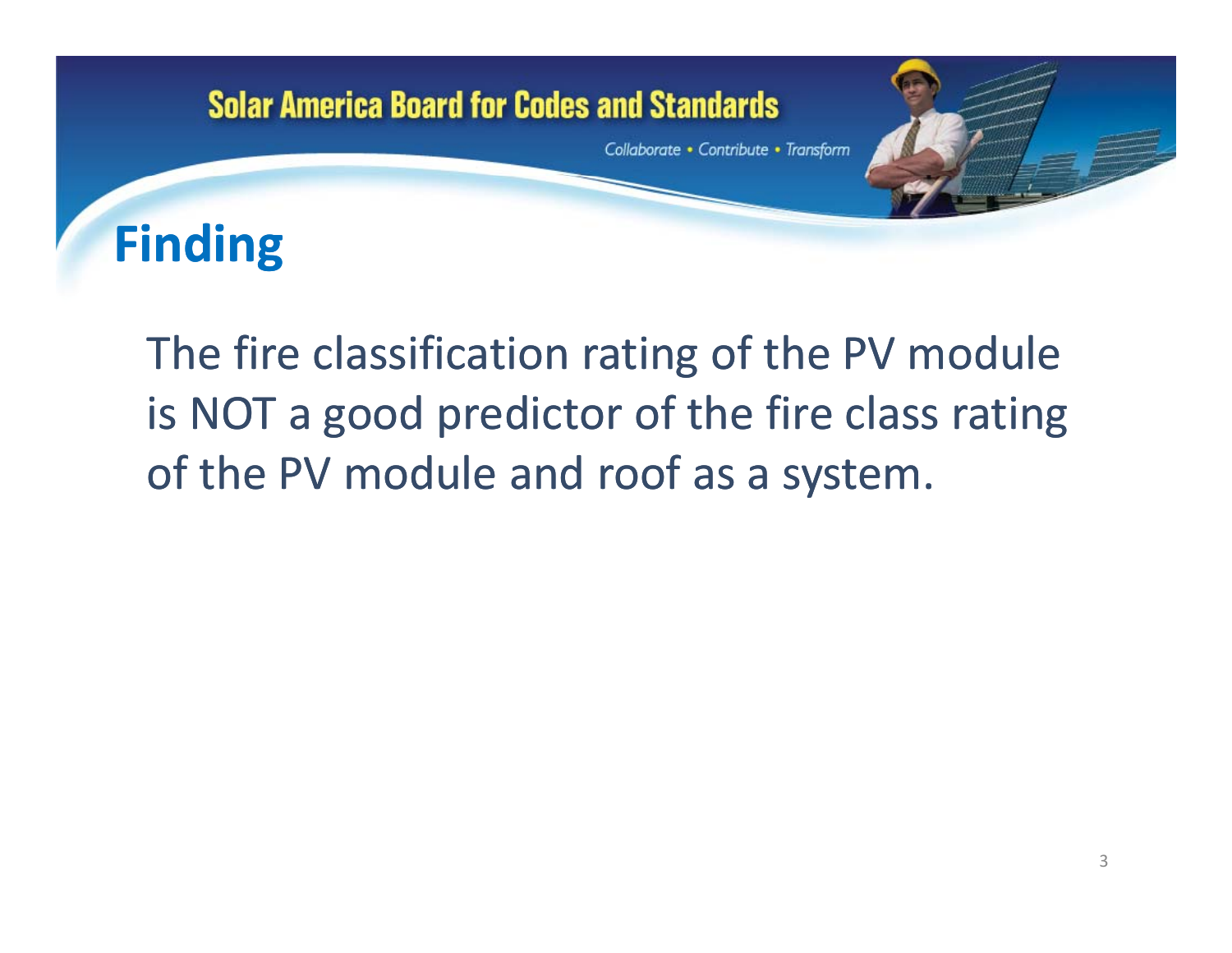Collaborate • Contribute • Transform

## **Summary and Results to date**



*Flammability Testing of Standard Roofing Products In the Presence of Standoff mounted Photovoltaic ‐Modules*

Report is available at: http://www.solarabcs.org/flammability/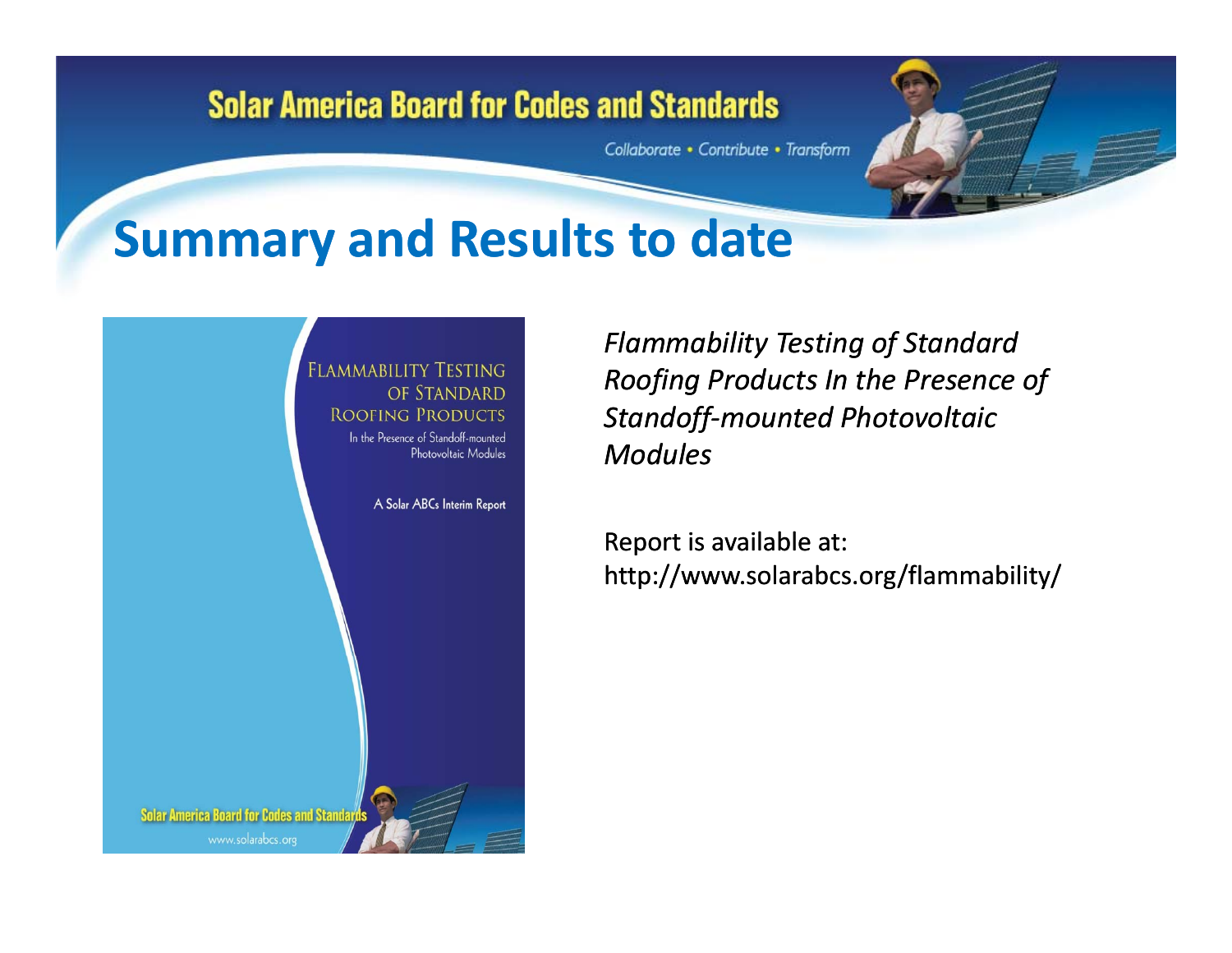Collaborate • Contribute • Transform

## **Current Work**

- UL 1703 Standards Technical Panel is considering <sup>a</sup> *system* fire classification rating to replace the current module fire classification rating.
- UL is conducting PV and roof material and component tests to begin the development of the new PV system fire classification rating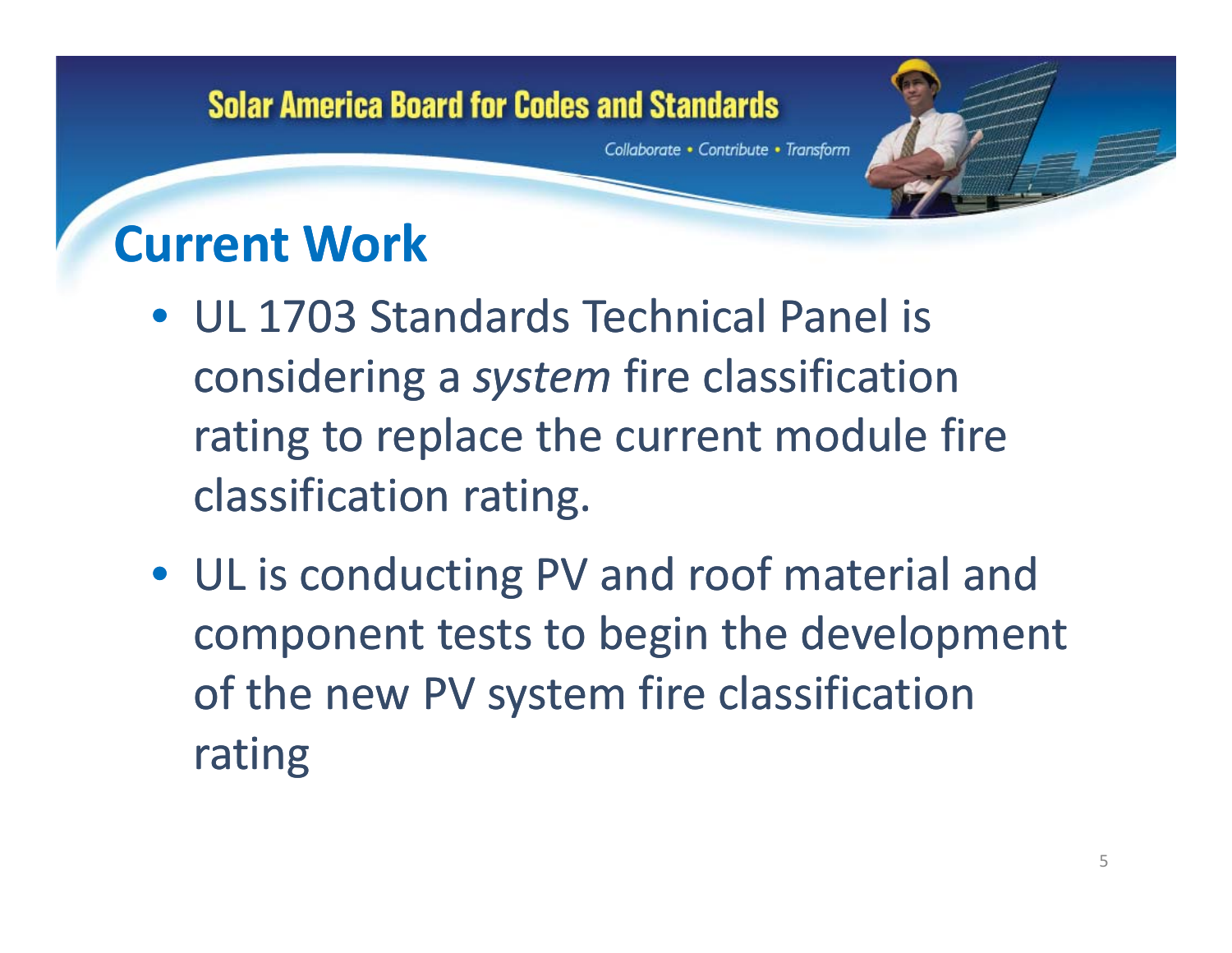# **Solar America Board for Codes and Standards** Collaborate • Contribute • Transform **UL 1703 Fire Rating Task Group**

- Fire Rating Task Group established at STP meeting in December 2010.
- Proposal was drafted for group to review in March 2011 2011.
- Proposal is shifting the UL 1703 standard from module test to system test to address 2012 IBC requirement. IBC does not apply to residential one‐ and two‐family dwellings.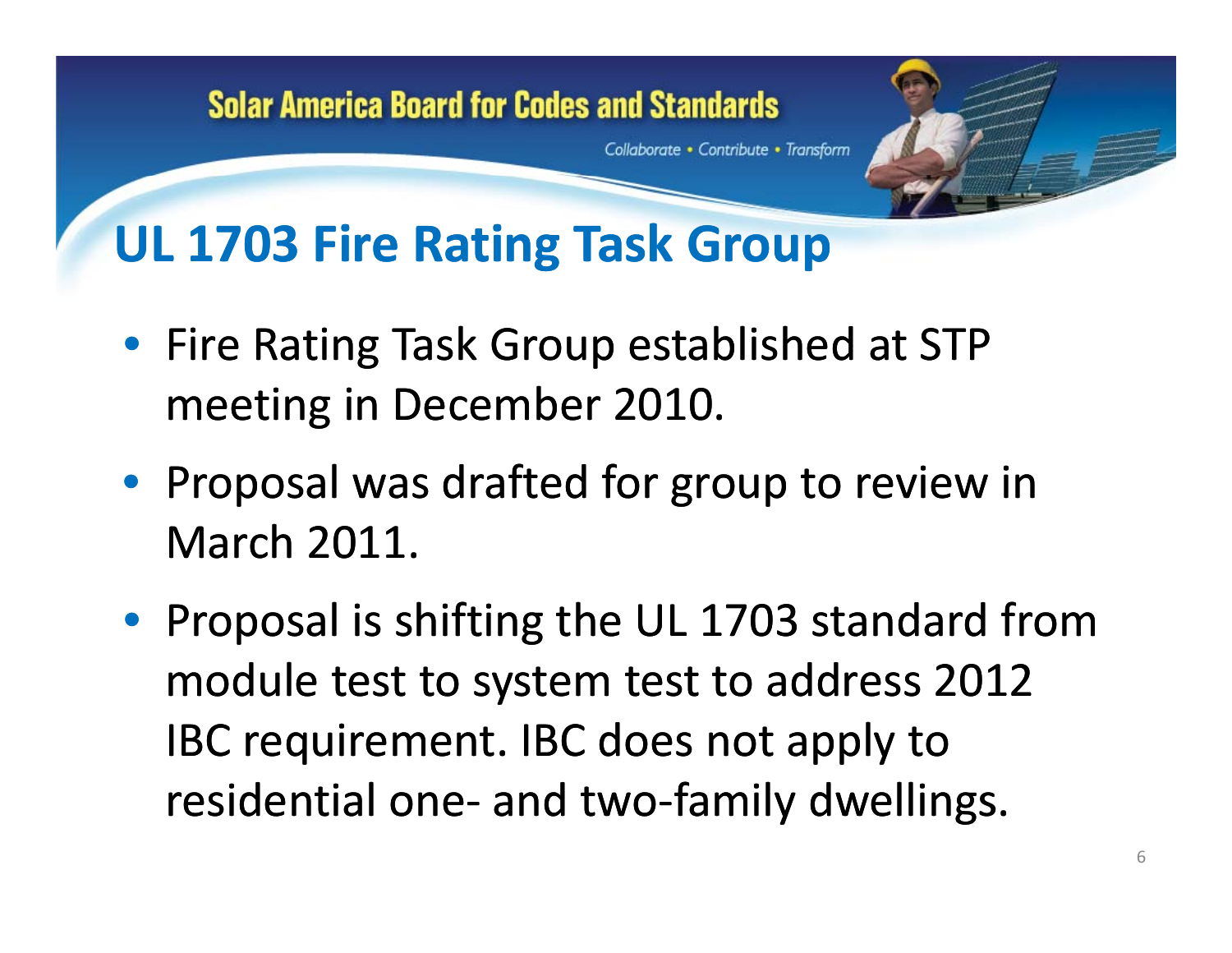Collaborate • Contribute • Transform

## **UL 1703 Fire Rating Proposal Highlights**

- Create type classification of modules so that one test can represent all similar modules. p
- Define typical roofs for tests: one for sloped roof tests and one for flat roof tests tests.
- Use critical radiant flux of PV module laminate and roofing materials to prove the characterizing tests are valid.
- Exempt systems with perimeter protection from burning brand test.  $\bullet$